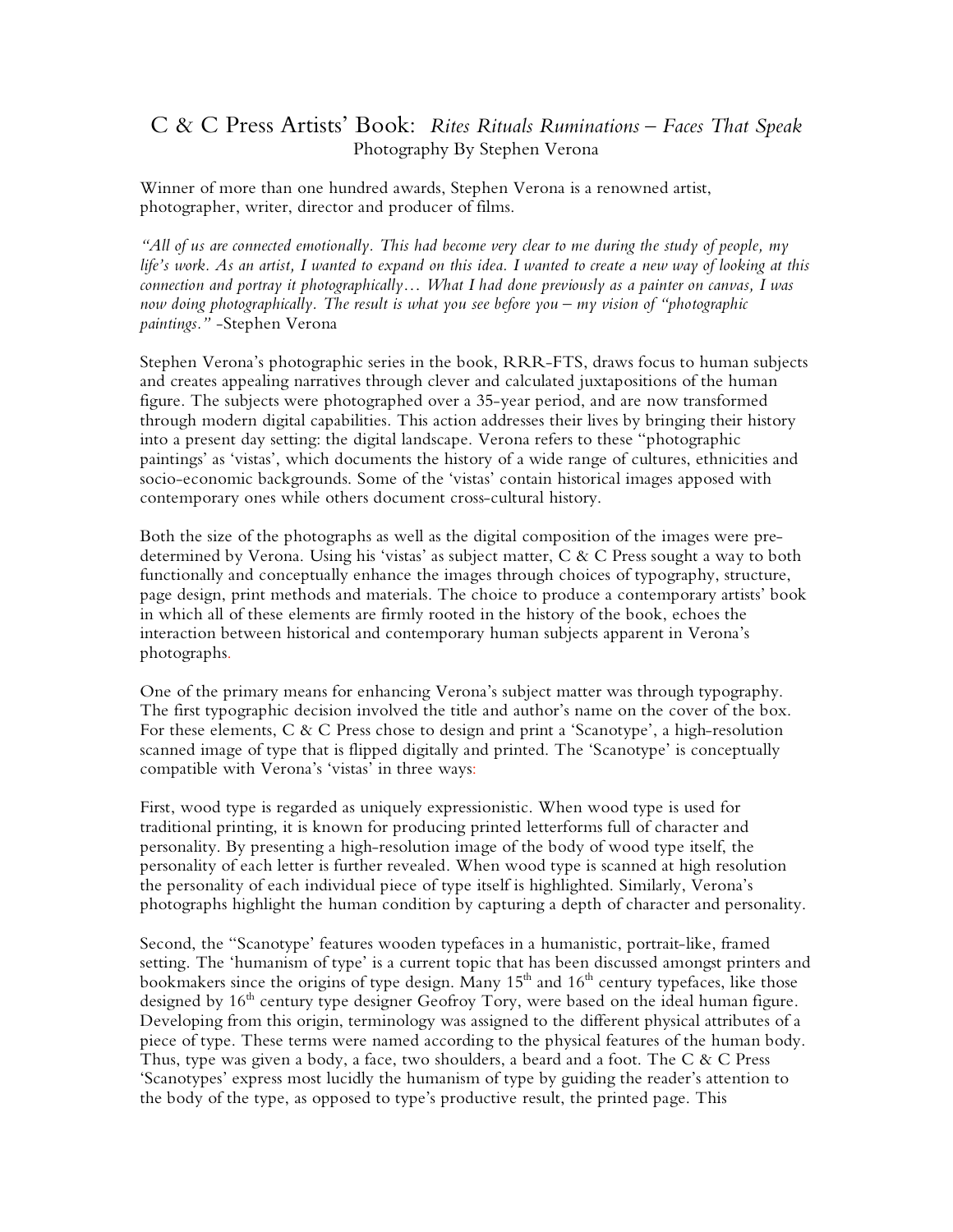'humanistic' quality of wood type operates in cohesive harmony with the human condition highlighted in Verona's photographs.

Third, a piece of wood type wears and exhibits its history on its body in the form of colored ink, breaks, cracks and wear. This is analogous to the human subjects in Verona's photographs, who also carry their history on their bodies through their clothing and skin.

The next typographical decision involved the information on the back of each page. Continuing with the theme of humanism, in alignment with the subjects of Verona's photographs, a humanist typeface had been considered. Ultimately, the decision to use a Gothic wood typeface versus a humanist typeface was made for two reasons. First, the oversized format of RRR-FTS (4"H" x 6"D x 32"W) required a larger sized typeface. Because humanist typefaces were designed to be printed and read at smaller sizes, they were not functionally appropriate. Second, we wanted to display the printed result of the wood type featured in the 'Scanotypes'. The 'Scanotypes' display the body of the type, and the back of each page reveals the type's voice. Through a single block of wood type one can trace the evolution of printing from moveable type. Beginning from clay and wooden surfaces in East Asia, continuing with hot metal type in Europe and more directly the invention of wood type in the United States. The spread of the invention of printing from moveable type from Asia, to Europe, to the United States echoes the order of the photographs in the book.

The earliest surviving examples of the unbound book are Sumerian Clay Tablets, which date back to around 3500 B.C. (Epic of Gilgamesh). In creating a series of unbound pages for RRR-FTS, a continuum relating back to these origins is realized. In making contemporary design decisions based on the history of the book as form, the interplay between past and present, between history and the contemporary is emphasized.

In RRR-FTS, the long, narrow, page format is strikingly similar to the ancient format of Indian and Tibetan palm leaf books. According to David Diringer in his book, *The Book Before Printing: Ancient, Medieval and Oriental,* "The Palmyra and Talipat palm leaves, which are thick, but long and narrow, were the only writing material for books in ancient Odra as in other parts of the coastal provinces of Southern India; they were also used to some extent in Ceylon, Burma, and Siam, and in Northern India." (42)

To push the interplay between past and present even further, the numbering and title at the top on the back of each photograph reflect the titling and numbering system of the oldest unbound books: the Sumerian tablets. Diringer writes: '…but all the tablets of a series were numbered. The number of the tablet and the "name" of the book to which it belonged were written on each tablet. Examples of this are the seven tablets of the *Epic of Creation…*This book begins with the words, "In the beginning that which is above was not called the 'sky'; on every tablet of this book this sentence is inscribed, followed by 'No. 1, No. 2', and so on…" (84-86)

To further the theme of linking past to present, both traditional and non-traditional print methods were employed, mirroring Verona's action of apposing historical and contemporary images. In RRR-FTS, the text on the back of each page was first letterpress printed. Then, each letterpress printed word was scanned into the computer at high resolution. Clipping paths in Adobe Photoshop were created to cut the negative space away from the scanned letters, allowing them to be composed digitally. The pages were printed offset from these digital files. The sequence of letterpress printing, scanning, digital manipulation and offset printing creates a dynamic interaction between the technology of printing's letterpress origin